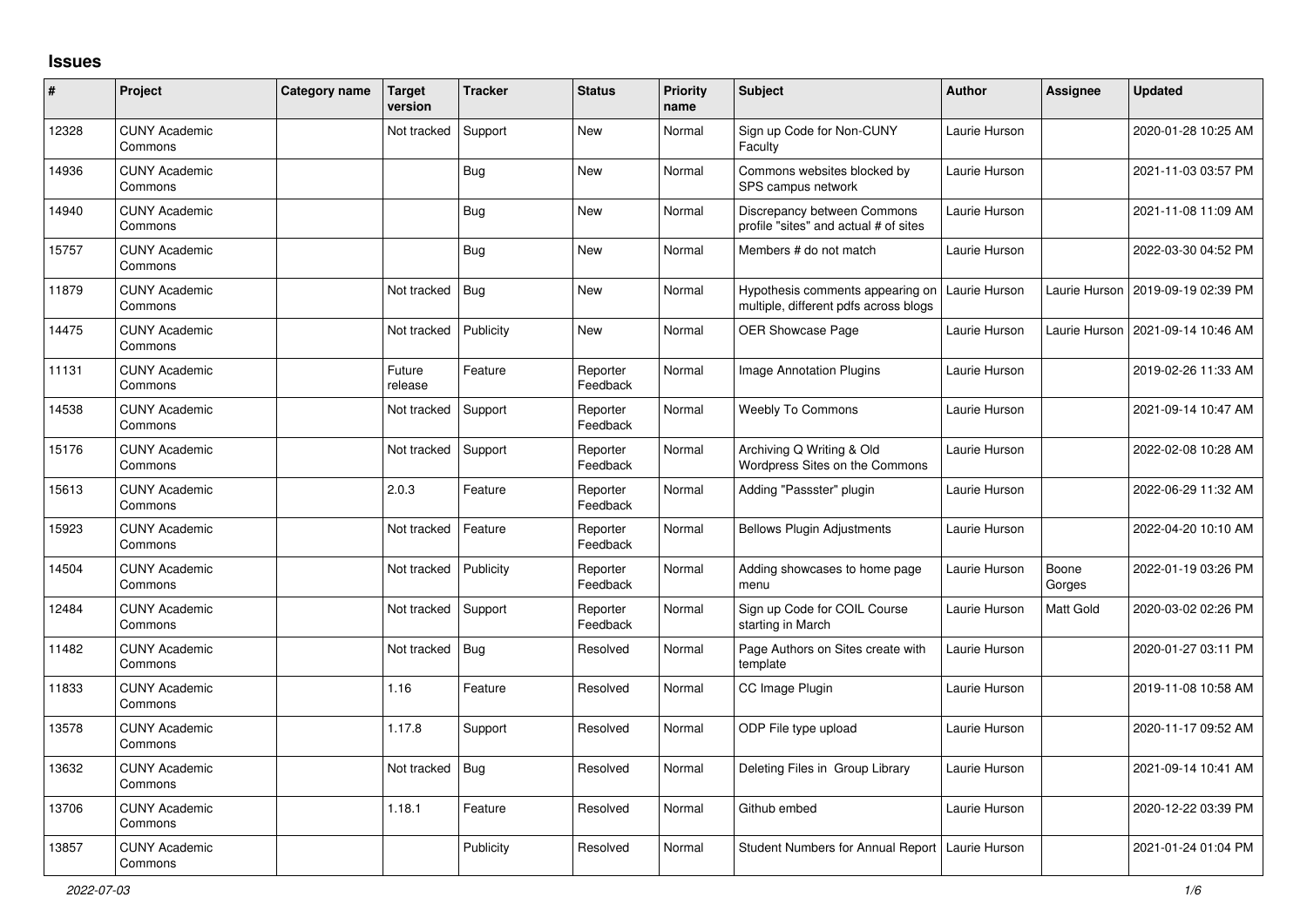| $\sharp$ | Project                         | Category name | Target<br>version | <b>Tracker</b> | <b>Status</b> | <b>Priority</b><br>name | <b>Subject</b>                                                 | <b>Author</b> | Assignee        | <b>Updated</b>      |
|----------|---------------------------------|---------------|-------------------|----------------|---------------|-------------------------|----------------------------------------------------------------|---------------|-----------------|---------------------|
| 13915    | <b>CUNY Academic</b><br>Commons |               |                   | Support        | Resolved      | Normal                  | Writing in Markdown Question                                   | Laurie Hurson |                 | 2021-02-23 10:46 AM |
| 14208    | <b>CUNY Academic</b><br>Commons |               |                   | Feature        | Resolved      | Normal                  | Loom Videos                                                    | Laurie Hurson |                 | 2021-03-23 02:25 PM |
| 14249    | <b>CUNY Academic</b><br>Commons |               | Not tracked       | <b>Bug</b>     | Resolved      | Normal                  | Loom Embed Issue                                               | Laurie Hurson |                 | 2021-04-13 11:07 AM |
| 14266    | <b>CUNY Academic</b><br>Commons |               | Not tracked       | Bug            | Resolved      | Normal                  | Jquery Emails?                                                 | Laurie Hurson |                 | 2021-09-14 10:43 AM |
| 14287    | <b>CUNY Academic</b><br>Commons |               | 1.18.8            | Feature        | Resolved      | Normal                  | Add Eventbrite Plugin                                          | Laurie Hurson |                 | 2021-04-13 11:21 AM |
| 14380    | <b>CUNY Academic</b><br>Commons |               | 1.18.10           | Feature        | Resolved      | Normal                  | <b>SPLOT Site for User stories</b>                             | Laurie Hurson |                 | 2021-05-11 11:37 AM |
| 14791    | <b>CUNY Academic</b><br>Commons |               | Not tracked       | <b>Bug</b>     | Resolved      | Normal                  | Default author on conference<br>template                       | Laurie Hurson |                 | 2021-09-21 11:07 AM |
| 15251    | <b>CUNY Academic</b><br>Commons |               | 1.19.3            | Feature        | Resolved      | Normal                  | Add "Ultra" theme                                              | Laurie Hurson |                 | 2022-02-08 02:37 PM |
| 15368    | <b>CUNY Academic</b><br>Commons |               | 1.19.4            | Documentation  | Resolved      | Normal                  | Commons home page access                                       | Laurie Hurson |                 | 2022-02-17 02:24 PM |
| 15409    | <b>CUNY Academic</b><br>Commons |               | Not tracked       | <b>Bug</b>     | Resolved      | Normal                  | <b>Commons Loading Slow</b>                                    | Laurie Hurson |                 | 2022-02-22 02:32 PM |
| 15947    | <b>CUNY Academic</b><br>Commons |               | 1.19.8            | <b>Bug</b>     | Resolved      | Normal                  | Slides and Site Running slow<br>issues                         | Laurie Hurson |                 | 2022-04-26 10:45 AM |
| 16055    | <b>CUNY Academic</b><br>Commons |               | 1.19.9            | <b>Bug</b>     | Resolved      | Normal                  | Header Image Will not Display                                  | Laurie Hurson |                 | 2022-05-10 10:44 AM |
| 9120     | <b>CUNY Academic</b><br>Commons |               | 1.12.8            | <b>Bug</b>     | Resolved      | Normal                  | Hypothesis Plugin not working on<br>media library PDFs - pt. 2 | Laurie Hurson | Boone<br>Gorges | 2018-01-29 11:09 AM |
| 10700    | <b>CUNY Academic</b><br>Commons |               | 1.14              | Bug            | Resolved      | Normal                  | White screen: page not<br>loading/rendering                    | Laurie Hurson | Boone<br>Gorges | 2018-11-13 05:42 PM |
| 12139    | <b>CUNY Academic</b><br>Commons |               | 1.16.5            | Feature        | Resolved      | Normal                  | Addressing Redundant Links<br>Accessibility Issue              | Laurie Hurson | Boone<br>Gorges | 2020-02-11 10:57 AM |
| 12183    | <b>CUNY Academic</b><br>Commons |               | 1.16.1            | Bug            | Resolved      | Normal                  | User cannot access their sites                                 | Laurie Hurson | Boone<br>Gorges | 2019-12-05 11:04 AM |
| 14095    | <b>CUNY Academic</b><br>Commons |               | 1.18.7            | <b>Bug</b>     | Resolved      | Normal                  | Ensemble Plugin not updating URL                               | Laurie Hurson | Boone<br>Gorges | 2021-03-23 11:43 AM |
| 14726    | <b>CUNY Academic</b><br>Commons |               | Not tracked       | <b>Bug</b>     | Resolved      | Normal                  | Group not letting me connect to<br>already existing site       | Laurie Hurson | Jeremy Felt     | 2021-09-10 10:08 AM |
| 11906    | <b>CUNY Academic</b><br>Commons |               | 1.16.8            | Documentation  | Resolved      | Normal                  | Commons "Help" and Teaching Site<br>Overhaul                   | Laurie Hurson | Laurie Hurson   | 2020-03-10 02:16 PM |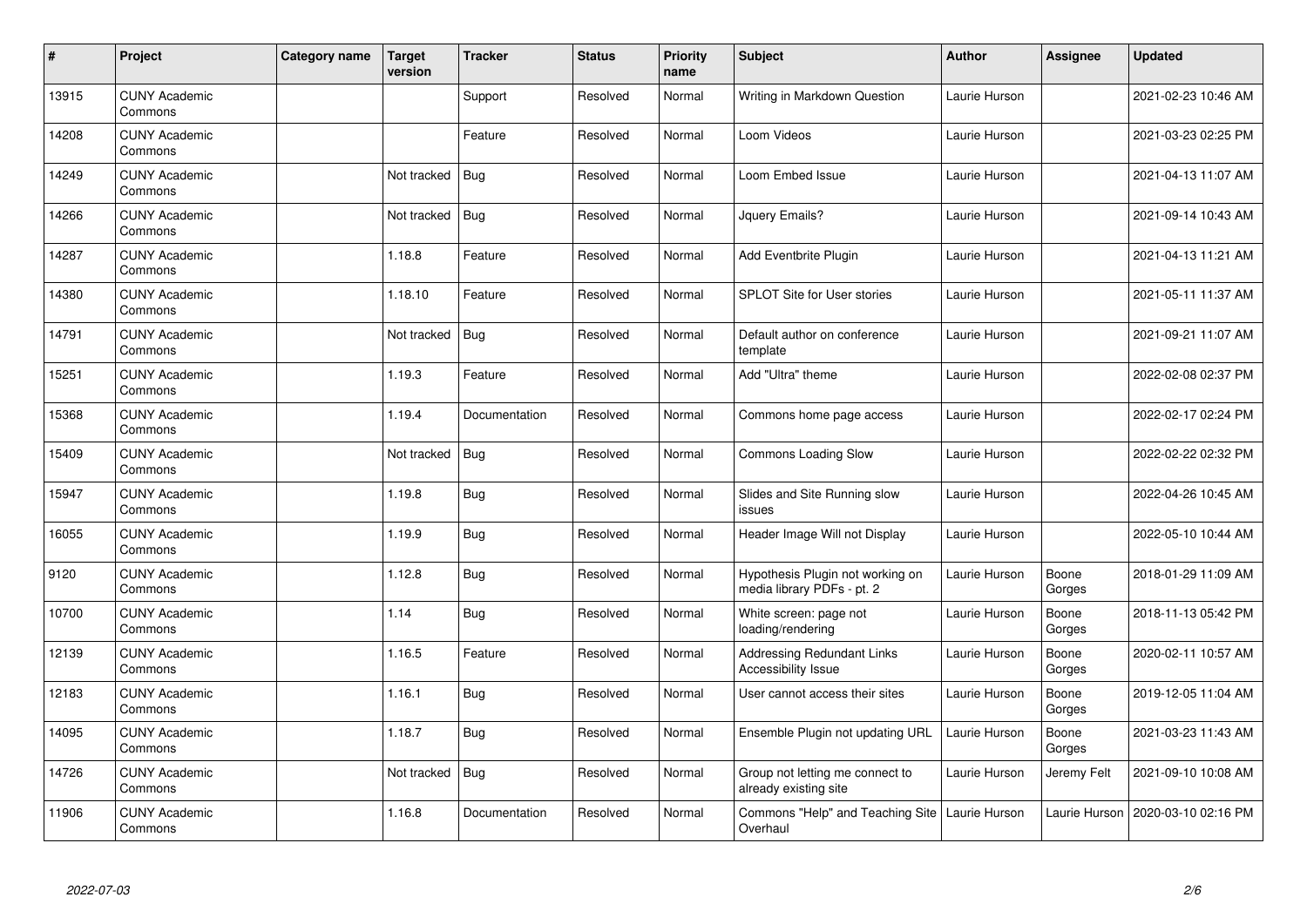| #     | Project                         | Category name                | Target<br>version | <b>Tracker</b> | <b>Status</b> | <b>Priority</b><br>name | <b>Subject</b>                                                            | <b>Author</b> | <b>Assignee</b>       | <b>Updated</b>      |
|-------|---------------------------------|------------------------------|-------------------|----------------|---------------|-------------------------|---------------------------------------------------------------------------|---------------|-----------------------|---------------------|
| 10953 | <b>CUNY Academic</b><br>Commons |                              |                   | Documentation  | Resolved      | Normal                  | Help pages - Privacy                                                      | Laurie Hurson | scott voth            | 2019-01-14 05:32 PM |
| 11208 | <b>CUNY Academic</b><br>Commons |                              | Not tracked       | Support        | Resolved      | Normal                  | Password Protected Page Not<br>Working when page set to<br>page_for_posts | Laurie Hurson | scott voth            | 2019-03-27 03:08 PM |
| 11821 | <b>CUNY Academic</b><br>Commons |                              | Not tracked       | Documentation  | Resolved      | Normal                  | Broken link on commons<br>documentation post                              | Laurie Hurson | scott voth            | 2019-09-04 03:54 PM |
| 12023 | <b>CUNY Academic</b><br>Commons |                              | Not tracked       | Feature        | Rejected      | Normal                  | Surfacing Site Storage Capacity &<br>Use                                  | Laurie Hurson |                       | 2019-10-29 02:15 PM |
| 14227 | <b>CUNY Academic</b><br>Commons |                              |                   | Bug            | Rejected      | Normal                  | Missing Appearance section of<br>Dashboard                                | Laurie Hurson |                       | 2021-03-24 04:08 PM |
| 15509 | <b>CUNY Academic</b><br>Commons |                              |                   | Bug            | Rejected      | Normal                  | Comments and Image Error                                                  | Laurie Hurson |                       | 2022-03-02 04:26 PM |
| 16087 | <b>CUNY Academic</b><br>Commons |                              |                   | <b>Bug</b>     | Rejected      | Normal                  | ZotPress not displaying Group<br>Library                                  | Laurie Hurson |                       | 2022-05-11 05:03 PM |
| 14878 | <b>CUNY Academic</b><br>Commons |                              |                   | Feature        | Rejected      | Normal                  | Bulk delete forum replies                                                 | Laurie Hurson | Raymond<br><b>Hoh</b> | 2022-04-28 11:35 AM |
| 12140 | <b>CUNY Academic</b><br>Commons | Accessibility                | 1.17.0            | Bug            | Resolved      | Normal                  | Fixing Size/Contrast of "Recently<br><b>Active Text"</b>                  | Laurie Hurson | Boone<br>Gorges       | 2020-07-14 12:22 PM |
| 8746  | <b>CUNY Academic</b><br>Commons | <b>Blogs</b><br>(BuddyPress) | 1.11.14           | <b>Bug</b>     | Resolved      | Normal                  | Site Creation - additional Privacy<br>Settings                            | Laurie Hurson |                       | 2017-10-02 11:00 AM |
| 11023 | <b>CUNY Academic</b><br>Commons | <b>Blogs</b><br>(BuddyPress) | 1.14.6            | <b>Bug</b>     | Resolved      | Normal                  | <b>Teaching Template Sites: Posts</b><br>return 404 Error                 | Laurie Hurson |                       | 2019-01-28 01:18 PM |
| 14451 | <b>CUNY Academic</b><br>Commons | <b>Blogs</b><br>(BuddyPress) | 1.18.10           | <b>Bug</b>     | Resolved      | Normal                  | Search filtering not working<br>correctly                                 | Laurie Hurson | Boone<br>Gorges       | 2021-05-12 03:24 PM |
| 12340 | <b>CUNY Academic</b><br>Commons | <b>Blogs</b><br>(BuddyPress) | 1.16.7            | Feature        | Resolved      | Normal                  | Tweaking CC licensing on sites                                            | Laurie Hurson | Raymond<br>Hoh        | 2020-03-10 11:54 AM |
| 12275 | <b>CUNY Academic</b><br>Commons | <b>BuddyPress</b><br>(misc)  | Not tracked       | <b>Bug</b>     | Resolved      | Normal                  | Error in Members Directory                                                | Laurie Hurson | Boone<br>Gorges       | 2020-01-09 02:40 PM |
| 7629  | <b>CUNY Academic</b><br>Commons | <b>BuddyPress</b><br>(misc)  |                   | Bug            | Duplicate     | Normal                  | Coupled Group/Site email<br>generation Issue                              | Laurie Hurson | Boone<br>Gorges       | 2017-02-06 04:09 PM |
| 12438 | <b>CUNY Academic</b><br>Commons | Courses                      | Not tracked       | <b>Bug</b>     | New           | Normal                  | Site appearing twice                                                      | Laurie Hurson | Boone<br>Gorges       | 2020-02-18 01:34 PM |
| 11789 | <b>CUNY Academic</b><br>Commons | Courses                      | Future<br>release | Feature        | <b>New</b>    | Normal                  | Ability to remove item from Courses<br>list                               | Laurie Hurson | Sonja Leix            | 2019-09-24 12:28 PM |
| 14777 | <b>CUNY Academic</b><br>Commons | Courses                      | 1.19.0            | Outreach       | Resolved      | Normal                  | Email to faculty who create course<br>groups and site                     | Laurie Hurson |                       | 2022-01-04 11:24 AM |
| 11043 | <b>CUNY Academic</b><br>Commons | Courses                      | 1.14.6            | <b>Bug</b>     | Resolved      | Normal                  | All Group Admins displaying as<br>"instructors" on Courses Tab            | Laurie Hurson | Boone<br>Gorges       | 2019-02-05 02:06 PM |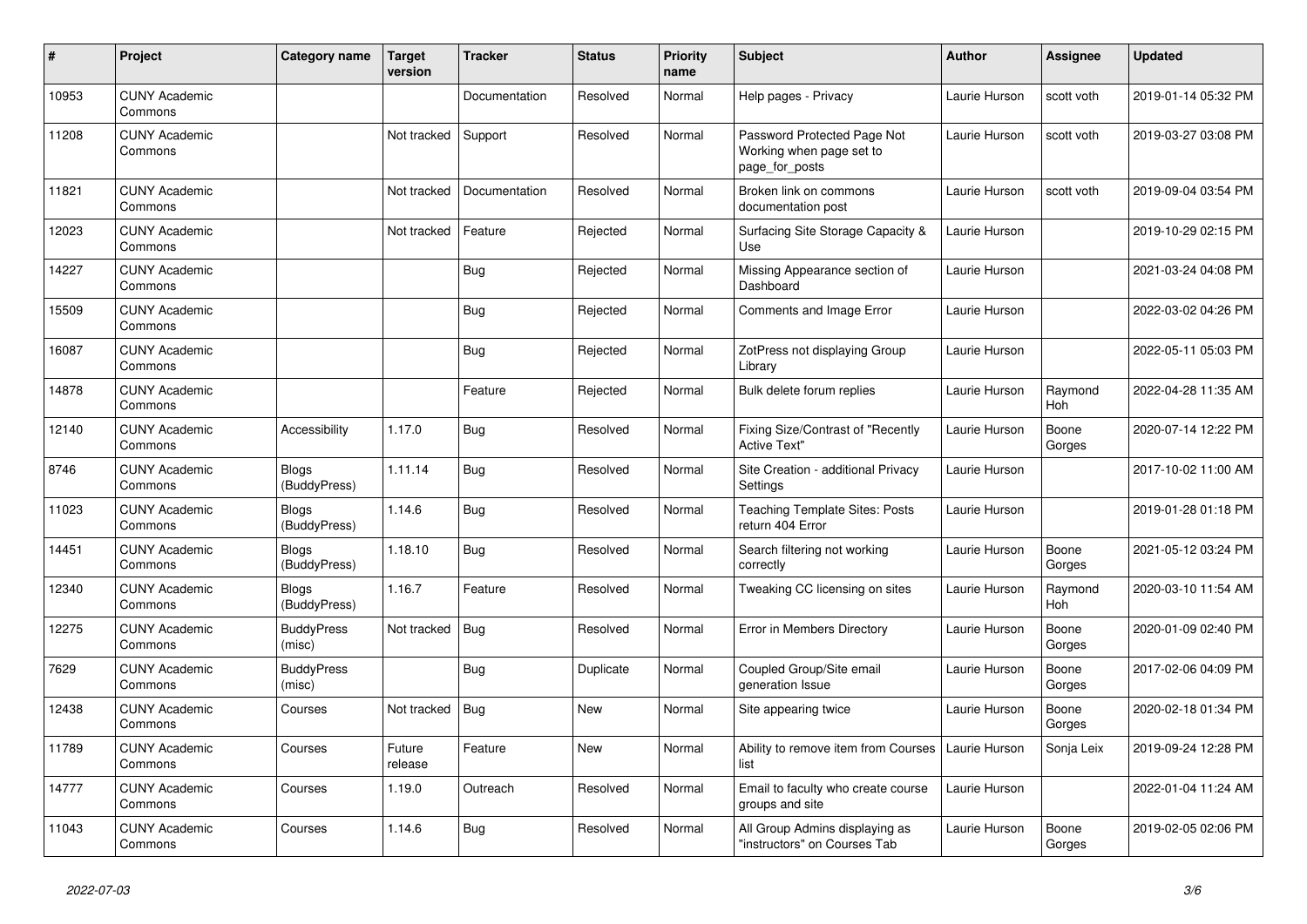| $\#$  | <b>Project</b>                  | Category name      | <b>Target</b><br>version | <b>Tracker</b> | <b>Status</b>        | <b>Priority</b><br>name | <b>Subject</b>                                                                             | <b>Author</b> | Assignee          | Updated             |
|-------|---------------------------------|--------------------|--------------------------|----------------|----------------------|-------------------------|--------------------------------------------------------------------------------------------|---------------|-------------------|---------------------|
| 12448 | <b>CUNY Academic</b><br>Commons | Courses            | 1.17.0                   | Bug            | Resolved             | Normal                  | Course metadata should update on<br>site/group metadata update                             | Laurie Hurson | Boone<br>Gorges   | 2020-07-15 12:09 PM |
| 13068 | <b>CUNY Academic</b><br>Commons | Courses            | 1.17.2                   | <b>Bug</b>     | Resolved             | Normal                  | Deleted groups appearing in<br>courses list                                                | Laurie Hurson | Boone<br>Gorges   | 2020-08-25 11:27 AM |
| 14051 | <b>CUNY Academic</b><br>Commons | Courses            | Not tracked              | Bug            | Resolved             | Normal                  | Updating Instructor on Course<br>Directory Listing                                         | Laurie Hurson | Boone<br>Gorges   | 2021-03-05 12:56 PM |
| 14170 | <b>CUNY Academic</b><br>Commons | Courses            | 1.19.0                   | Feature        | Resolved             | Normal                  | Collecting OER Metadata                                                                    | Laurie Hurson | Boone<br>Gorges   | 2022-01-04 12:02 PM |
| 14457 | <b>CUNY Academic</b><br>Commons | Courses            | 1.19.0                   | Feature        | Resolved             | Normal                  | Toggle for Public Sites in Course<br>Directory                                             | Laurie Hurson | Boone<br>Gorges   | 2022-01-04 11:16 AM |
| 12447 | <b>CUNY Academic</b><br>Commons | Courses            | 1.18.0                   | Feature        | Resolved             | Normal                  | Tallying Forum Participation                                                               | Laurie Hurson | Raymond<br>Hoh    | 2020-12-08 11:32 AM |
| 14897 | <b>CUNY Academic</b><br>Commons | Courses            | 1.19.0                   | Feature        | Resolved             | Normal                  | Adding "Instructor" field to indicate<br>which Admin is Instructor of a<br>"teaching" site | Laurie Hurson | Raymond<br>Hoh    | 2022-01-04 11:19 AM |
| 16199 | <b>CUNY Academic</b><br>Commons | <b>Directories</b> | 2.0.3                    | Bug            | <b>New</b>           | Normal                  | Removed "Semester" Filter from<br><b>Courses Directory</b>                                 | Laurie Hurson | Boone<br>Gorges   | 2022-06-29 11:32 AM |
| 7537  | <b>CUNY Academic</b><br>Commons | Events             |                          | Bug            | Rejected             | Normal                  | bbPress Group Events Widget does<br>not display                                            | Laurie Hurson | Raymond<br>Hoh    | 2017-04-27 02:32 PM |
| 10952 | <b>CUNY Academic</b><br>Commons | Group Blogs        | 1.14.5                   | <b>Bug</b>     | Resolved             | Normal                  | Duplicate privacy options in<br>group-site creation                                        | Laurie Hurson |                   | 2019-01-22 11:53 AM |
| 9137  | <b>CUNY Academic</b><br>Commons | Group Blogs        | Not tracked              | Bug            | Resolved             | Normal                  | Already existing site not appearing<br>to link (couple) in Group area                      | Laurie Hurson | Boone<br>Gorges   | 2018-03-29 05:07 PM |
| 14018 | <b>CUNY Academic</b><br>Commons | Group Forums       | 1.18.7                   | Feature        | Resolved             | Normal                  | Forum design improvements                                                                  | Laurie Hurson | Boone<br>Gorges   | 2021-03-23 11:43 AM |
| 13650 | <b>CUNY Academic</b><br>Commons | Group Library      | Future<br>release        | Feature        | New                  | Normal                  | Forum Attachments in Group<br>Library                                                      | Laurie Hurson |                   | 2021-11-19 12:30 PM |
| 12446 | <b>CUNY Academic</b><br>Commons | Groups (misc)      | Future<br>release        | Feature        | Reporter<br>Feedback | Normal                  | Toggle default site to group forum<br>posting                                              | Laurie Hurson | Laurie Hurson     | 2020-03-10 11:57 AM |
| 14786 | <b>CUNY Academic</b><br>Commons | Groups (misc)      | 1.19.0                   | Feature        | Resolved             | Normal                  | Adding "class project" purpose                                                             | Laurie Hurson | Boone<br>Gorges   | 2022-01-04 11:20 AM |
| 15220 | <b>CUNY Academic</b><br>Commons | Groups (misc)      | 2.0.0                    | Feature        | Resolved             | Normal                  | Extending the OER Metadata Tag                                                             | Laurie Hurson | Boone<br>Gorges   | 2022-05-26 11:36 AM |
| 14179 | <b>CUNY Academic</b><br>Commons | Home Page          | 1.19.0                   | Feature        | Resolved             | Normal                  | Featured Sites and Groups for<br>Home Page Redesign                                        | Laurie Hurson | Colin<br>McDonald | 2022-01-04 12:03 PM |
| 15219 | <b>CUNY Academic</b><br>Commons | Layout             | 1.19.3                   | Bug            | Resolved             | Normal                  | Alignment with Rowling Theme                                                               | Laurie Hurson | Raymond<br>Hoh    | 2022-02-08 02:38 PM |
| 11836 | <b>CUNY Academic</b><br>Commons | Onboarding         | 1.15.9                   | Bug            | Resolved             | Normal                  | Invite and "Claim Key" Confusion                                                           | Laurie Hurson |                   | 2019-09-10 02:34 PM |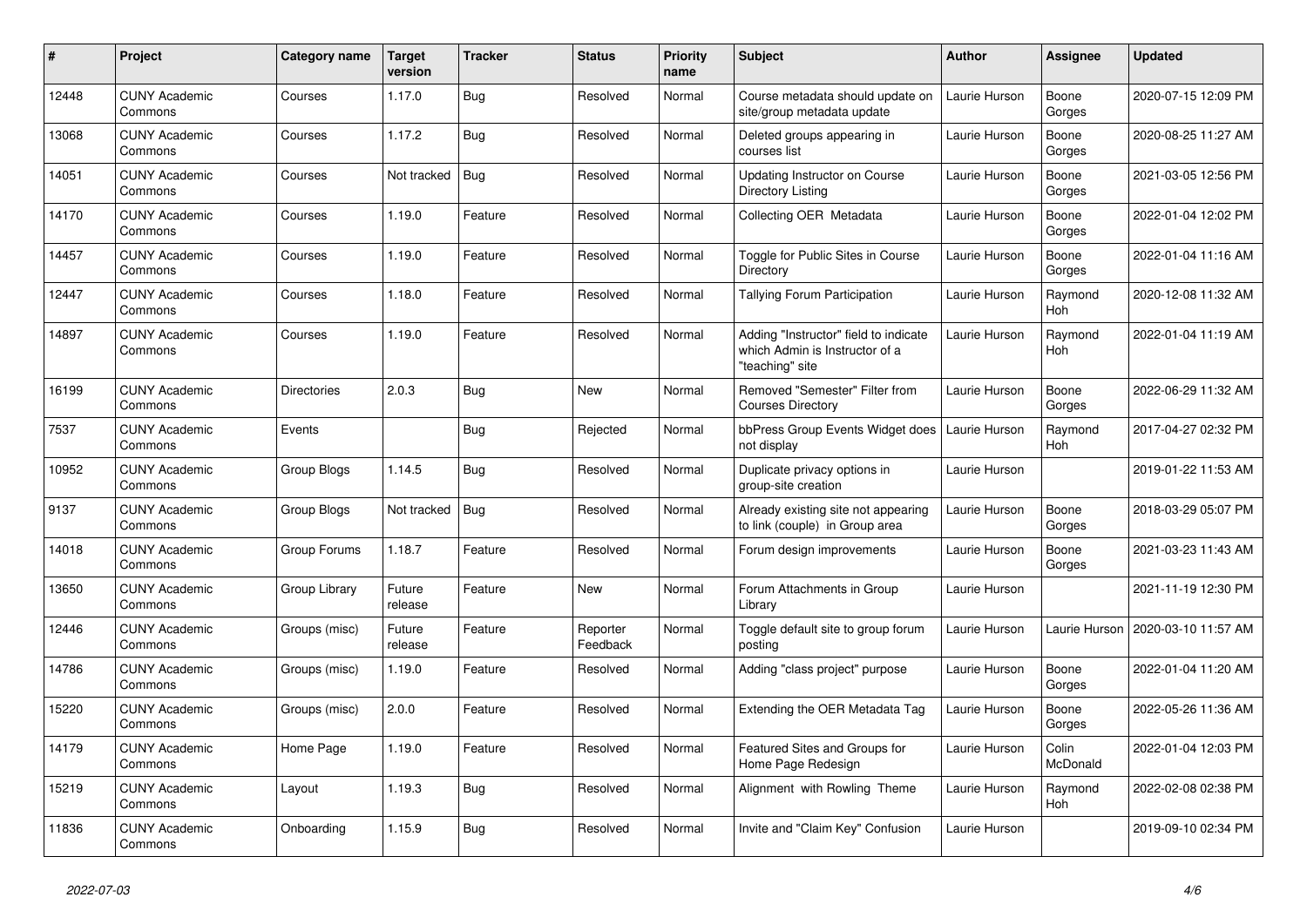| $\pmb{\#}$ | Project                         | Category name              | Target<br>version | <b>Tracker</b> | <b>Status</b>        | <b>Priority</b><br>name | <b>Subject</b>                                                        | <b>Author</b> | <b>Assignee</b>       | <b>Updated</b>      |
|------------|---------------------------------|----------------------------|-------------------|----------------|----------------------|-------------------------|-----------------------------------------------------------------------|---------------|-----------------------|---------------------|
| 16183      | <b>CUNY Academic</b><br>Commons | Onboarding                 | 2.0.1             | Bug            | Resolved             | Normal                  | Contrast for member names in the<br>invite modal                      | Laurie Hurson |                       | 2022-06-14 11:35 AM |
| 14787      | <b>CUNY Academic</b><br>Commons | <b>Plugin Packages</b>     | Future<br>release | Feature        | New                  | Normal                  | Creating a "Design" plugin package                                    | Laurie Hurson | scott voth            | 2022-04-27 04:56 PM |
| 11200      | <b>CUNY Academic</b><br>Commons | Reckoning                  | 1.14.8            | <b>Bug</b>     | Resolved             | Normal                  | User Summary (Reckoning plugin)<br>not linking to single user content | Laurie Hurson |                       | 2019-10-04 02:31 PM |
| 7653       | <b>CUNY Academic</b><br>Commons | Reckoning                  | 1.10.10           | Feature        | Resolved             | Normal                  | Reckoning Plugin Edit or<br>Workaround                                | Laurie Hurson | Boone<br>Gorges       | 2019-10-04 02:31 PM |
| 11937      | <b>CUNY Academic</b><br>Commons | Reckoning                  | 2.0.0             | Feature        | Resolved             | Normal                  | Integration between WP Grade<br>Comments and Reckoning                | Laurie Hurson | Boone<br>Gorges       | 2022-05-26 11:36 AM |
| 16278      | <b>CUNY Academic</b><br>Commons | Server                     | Not tracked       | Support        | Resolved             | Normal                  | Commons Down                                                          | Laurie Hurson | Raymond<br><b>Hoh</b> | 2022-06-23 09:21 PM |
| 14115      | <b>CUNY Academic</b><br>Commons | Shortcodes and<br>embeds   | 1.18.6            | Feature        | Resolved             | Normal                  | Add Twine Embed Plugin                                                | Laurie Hurson | Boone<br>Gorges       | 2021-03-11 10:53 AM |
| 14439      | <b>CUNY Academic</b><br>Commons | Spam/Spam<br>Prevention    | 2.0.2             | Support        | Resolved             | Normal                  | Aprroved comments held for<br>moderation                              | Laurie Hurson | Raymond<br>Hoh        | 2022-06-28 09:18 PM |
| 8944       | <b>CUNY Academic</b><br>Commons | Teaching                   | 1.12.3            | <b>Bug</b>     | Resolved             | Normal                  | Hypothesis Plugin not working on<br>media library PDFs                | Laurie Hurson |                       | 2017-12-28 03:00 PM |
| 12519      | <b>CUNY Academic</b><br>Commons | User Experience            | 1.16.8            | <b>Bug</b>     | Resolved             | Normal                  | Registration and Home Page links<br>on Mobile                         | Laurie Hurson | Raymond<br>Hoh        | 2020-03-17 05:03 PM |
| 11843      | <b>CUNY Academic</b><br>Commons | <b>WordPress</b><br>(misc) | Future<br>release | Design/UX      | New                  | Normal                  | Tweaking the Gutenberg Editor<br>Interface                            | Laurie Hurson |                       | 2022-04-26 12:00 PM |
| 11193      | <b>CUNY Academic</b><br>Commons | <b>WordPress</b><br>(misc) | 1.14.11           | Support        | Resolved             | Normal                  | <b>Embedding StoryMaps JS</b>                                         | Laurie Hurson | Raymond<br>Hoh        | 2019-04-23 10:54 AM |
| 11201      | <b>CUNY Academic</b><br>Commons | <b>WordPress</b><br>(misc) | 1.16              | Feature        | Resolved             | Normal                  | Add "Request to Join this Site"<br>button?                            | Laurie Hurson | Raymond<br>Hoh        | 2019-12-04 10:51 AM |
| 12278      | <b>CUNY Academic</b><br>Commons | <b>WordPress</b><br>(misc) | 1.16.3            | <b>Bug</b>     | Resolved             | Normal                  | Cannot acces dashboard due to<br>'Critical Error"                     | Laurie Hurson | Raymond<br>Hoh        | 2020-01-10 02:04 PM |
| 11415      | <b>CUNY Academic</b><br>Commons | WordPress<br>Plugins       | Not tracked       | Bug            | Reporter<br>Feedback | Normal                  | <b>Blog Subscriptions in Jetpack</b>                                  | Laurie Hurson |                       | 2019-05-14 10:34 AM |
| 9289       | <b>CUNY Academic</b><br>Commons | WordPress<br>Plugins       | Future<br>release | Bug            | Reporter<br>Feedback | Normal                  | Email Users Plugin                                                    | Laurie Hurson | Boone<br>Gorges       | 2018-10-24 12:34 PM |
| 12121      | <b>CUNY Academic</b><br>Commons | WordPress<br>Plugins       | 2.0.3             | Feature        | Reporter<br>Feedback | Normal                  | Embedding H5P Iframes on<br><b>Commons Site</b>                       | Laurie Hurson | Boone<br>Gorges       | 2022-06-29 11:32 AM |
| 10258      | <b>CUNY Academic</b><br>Commons | WordPress<br>Plugins       | 1.13.8            | Feature        | Resolved             | Normal                  | Media Library uploads visible to all<br>users on site                 | Laurie Hurson |                       | 2018-08-29 04:53 PM |
| 14767      | <b>CUNY Academic</b><br>Commons | WordPress<br>Plugins       | Not tracked       | Support        | Resolved             | Normal                  | Kadence Block Plugin Icons not<br>working                             | Laurie Hurson |                       | 2022-04-27 04:31 PM |